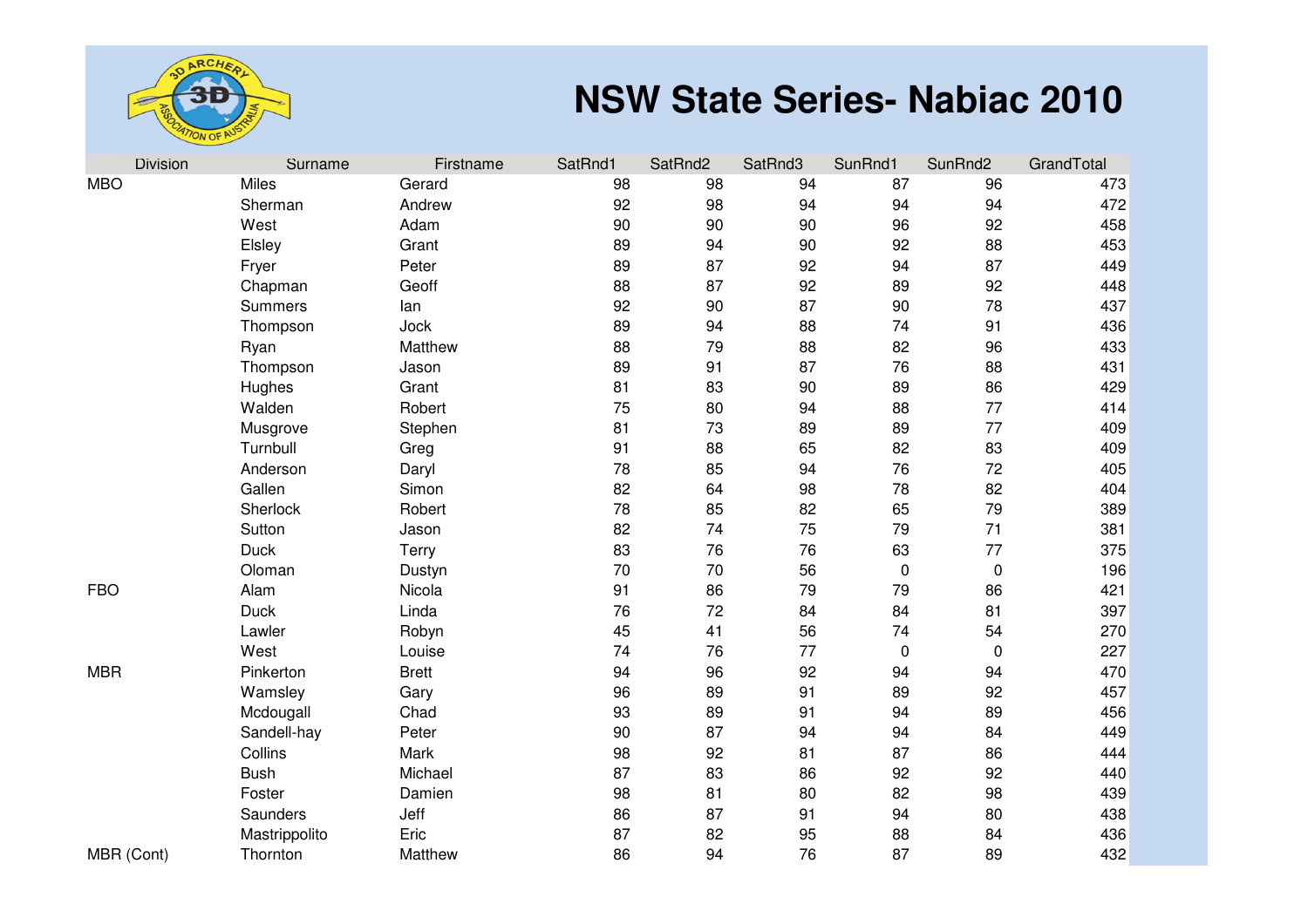

| MBR (Cont) | Aitchison       | Patrick      | 82 | 87 | 81 | 85 | 94        | 429 |
|------------|-----------------|--------------|----|----|----|----|-----------|-----|
|            | Sweeny          | Sam          | 76 | 86 | 79 | 90 | 90        | 421 |
|            | Milgate         | Matthew      | 81 | 77 | 72 | 89 | 78        | 397 |
|            | Voss            | Anthony      | 66 | 70 | 84 | 79 | 89        | 388 |
|            | Nicholls        | Damien       | 74 | 79 | 75 | 84 | 62        | 374 |
|            | Ryba            | Damien       | 78 | 55 | 80 | 89 | 67        | 369 |
|            | Bailey          | lan          | 75 | 94 | 87 | 0  | $\pmb{0}$ | 256 |
|            | <b>Bradford</b> | Philip       | 74 | 74 | 79 | 0  | 0         | 227 |
|            | Lawler          | Grant        | 76 | 71 | 70 | 0  | $\pmb{0}$ | 217 |
| <b>FBR</b> | Harvey          | Jenette      | 69 | 64 | 61 | 79 | 71        | 344 |
|            | Warner          | Tracey       | 60 | 64 | 58 | 73 | 59        | 314 |
|            | Palmer          | Myra         | 36 | 59 | 56 | 43 | 25        | 219 |
| <b>MBF</b> | Kirkman         | Owen         | 67 | 87 | 78 | 75 | 81        | 388 |
|            | Green           | Ron          | 65 | 72 | 86 | 69 | 88        | 380 |
| <b>FBF</b> | Weir            | Megan        | 63 | 59 | 77 | 77 | 87        | 363 |
| <b>MCU</b> | Stephenson      | John         | 77 | 85 | 92 | 90 | 90        | 434 |
|            | Parker          | Michael      | 87 | 82 | 94 | 81 | 82        | 426 |
|            | Elliott         | Terry        | 72 | 75 | 79 | 67 | 80        | 373 |
|            | Avdalis         | Michael      | 46 | 78 | 59 | 61 | 66        | 310 |
|            | Turner          | <b>Brian</b> | 57 | 64 | 61 | 41 | 43        | 266 |
| <b>FBU</b> | Boyd            | Gaynor       | 59 | 56 | 69 | 64 | 56        | 304 |
| <b>AHC</b> | Want            | Luke         | 94 | 92 | 91 | 87 | 87        | 451 |
|            | Sweeny          | Gary         | 83 | 93 | 86 | 88 | 98        | 448 |
|            | Smith           | Anthony      | 90 | 88 | 92 | 86 | 84        | 440 |
|            | Scarlett        | Murray       | 83 | 87 | 90 | 81 | 91        | 432 |
|            | <b>Myers</b>    | <b>Steve</b> | 75 | 84 | 79 | 82 | 87        | 407 |
|            | Azzpardi        | Andrew       | 79 | 89 | 69 | 81 | 82        | 400 |
|            | <b>Balkin</b>   | Shayne       | 71 | 87 | 77 | 76 | 84        | 395 |
|            | Lantry          | Robert       | 66 | 71 | 84 | 77 | 80        | 378 |
|            | Janowski        | Adam         | 79 | 72 | 72 | 70 | 80        | 373 |
|            | Melville        | <b>Bruce</b> | 70 | 77 | 79 | 67 | 77        | 370 |
|            | Friend          | Doug         | 61 | 72 | 74 | 77 | 74        | 358 |
|            | Ryan            | Michael      | 62 | 73 | 83 | 72 | 66        | 356 |
|            | Sweeny          | <b>Brian</b> | 69 | 50 | 46 | 52 | 66        | 283 |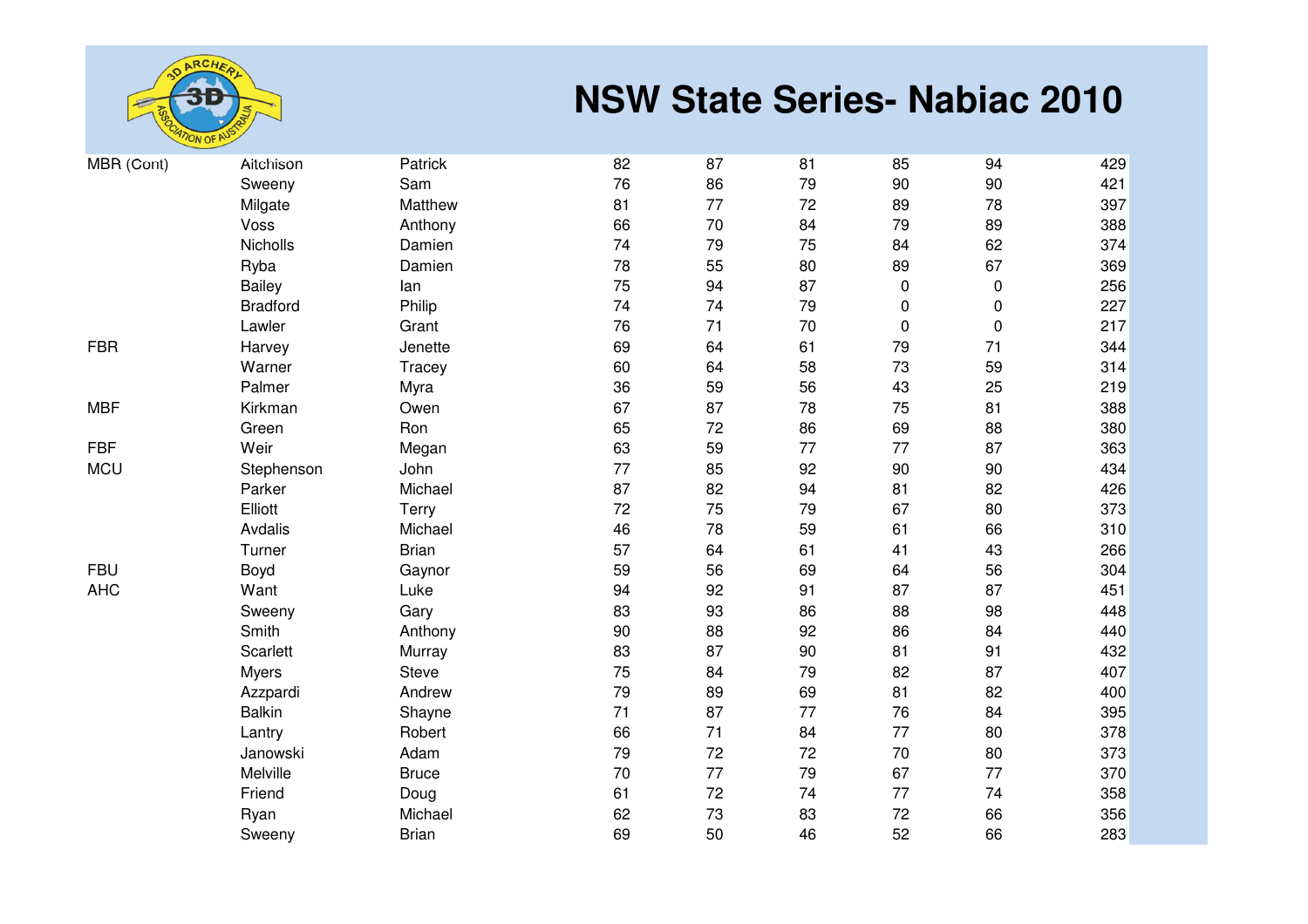

| <b>RU</b>       | Unwin           | David    | 66 | 74 | 84 | 84 | 54          | 362 |
|-----------------|-----------------|----------|----|----|----|----|-------------|-----|
|                 | Smith           | Peter    | 56 | 61 | 75 | 56 | 73          | 321 |
|                 | Palmer          | Kiley    | 15 | 43 | 20 | 33 | 25          | 136 |
|                 | <b>Baker</b>    | David    | 46 | 20 | 20 | 25 | 15          | 126 |
| <b>TRAD</b>     | Shephard        | Craig    | 35 | 25 | 35 | 64 | 41          | 200 |
| <b>MSR</b>      | Kropp           | Chris    | 85 | 92 | 94 | 94 | 90          | 455 |
|                 | Woods           | John     | 79 | 88 | 94 | 86 | 86          | 433 |
|                 | Carney          | Jack     | 91 | 83 | 83 | 87 | 87          | 431 |
|                 | Park            | Allan    | 87 | 80 | 96 | 77 | 90          | 430 |
|                 | Cornish         | Ron      | 80 | 84 | 92 | 90 | 84          | 430 |
|                 | Rowsell         | Michael  | 82 | 78 | 80 | 79 | 89          | 408 |
|                 | Dawson          | Garry    | 72 | 89 | 77 | 89 | 79          | 406 |
|                 | Wakely          | Chris    | 75 | 87 | 69 | 81 | 84          | 396 |
|                 | Palmer          | Merv     | 76 | 92 | 73 | 65 | 75          | 381 |
|                 | Melit           | Kim      | 54 | 80 | 73 | 77 | 76          | 360 |
|                 | <b>Bunt</b>     | Mark     | 75 | 52 | 82 | 66 | 72          | 347 |
|                 | Masterson       | Noel     | 69 | 65 | 51 | 64 | 69          | 318 |
|                 | Sproule         | Robert   | 73 | 44 | 68 | 41 | 80          | 306 |
|                 | Smith           | James    | 38 | 66 | 58 | 31 | 54          | 247 |
| <b>YMF</b>      | Threlfo         | Kirk     | 63 | 69 | 67 | 65 | 69          | 333 |
|                 | Lawler          | Cody     | 39 | 69 | 74 | 66 | 41          | 289 |
| <b>YMR13-14</b> | Mcdougall       | Matt     | 93 | 93 | 88 | 96 | 94          | 464 |
|                 | Collins         | Jake     | 68 | 87 | 83 | 64 | 80          | 382 |
|                 | Harvey          | Nicholas | 64 | 61 | 79 | 54 | 58          | 316 |
| <b>YMR15-17</b> | <b>Byers</b>    | Dylan    | 94 | 89 | 88 | 92 | 88          | 451 |
|                 | Aitchison       | James    | 74 | 82 | 88 | 83 | 90          | 417 |
|                 | Elvin           | Alex     | 64 | 73 | 90 | 77 | 72          | 376 |
|                 | Moore           | Ellis    | 64 | 54 | 53 | 69 | 72          | 312 |
|                 | Lawler          | Ricky    | 61 | 75 | 62 | 54 | 48          | 300 |
|                 | Bech            | Dylan    | 41 | 35 | 38 | 41 | 53          | 208 |
| YF              | <b>Bradford</b> | Grace    | 45 | 33 | 38 | 0  | $\mathbf 0$ | 116 |